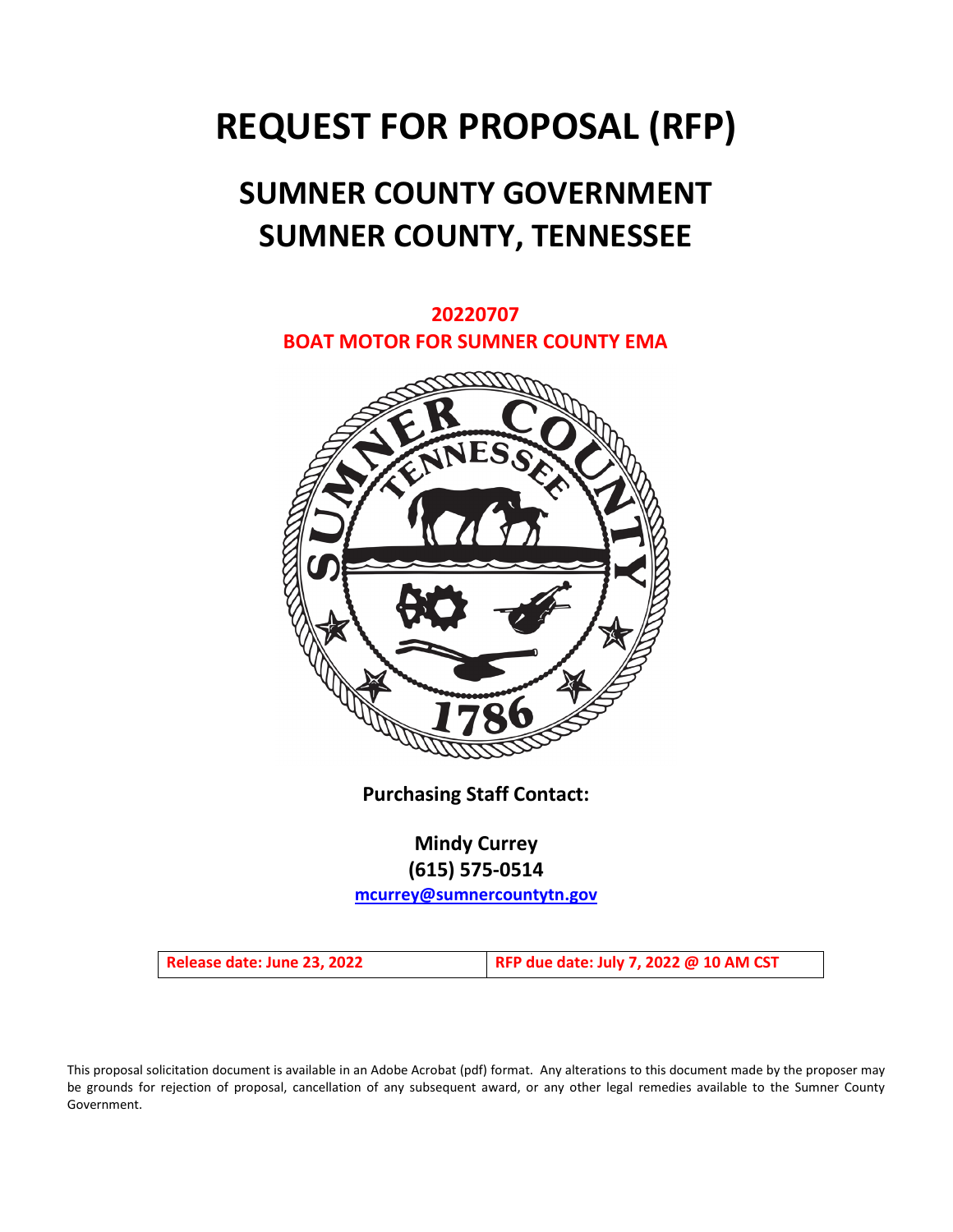Sumner County Government, herein known as Sumner County, is hereby requesting a proposal for Boat Motor utilized by the Sumner County EMA.

Upon mutual agreement by all parties, Sumner County shall grant the right to extend the terms, conditions, and prices of contract(s) awarded from this RFP to other institutions (such as state or public agencies) who express an interest in participating in any contract that results from this RFP. Each of the "piggyback" institutions will issue their own purchasing documents for purchase of the goods and/or services. Proposer agrees that Sumner County shall bear no responsibility or liability for any agreements between proposer and the other institution(s) who desires to exercise the option.

# **I. Proposal Specifications**

Reference to available specifications shall be sufficient to make the terms of the specifications binding on the proposer. The use of the name of a manufacturer, or any special brand or make in describing an item, does not restrict the proposer to that manufacturer or specific article, unless specifically stated. Comparable products of other manufacturers will be considered if proof of compatibility is contained in the proposal. Proposers are required to notify the Sumner County purchasing supervisor whenever specifications/procedures are not perceived to be fair and open. The articles on which the proposal is submitted must be equal or superior to that specified.

See following page(s) for complete specifications.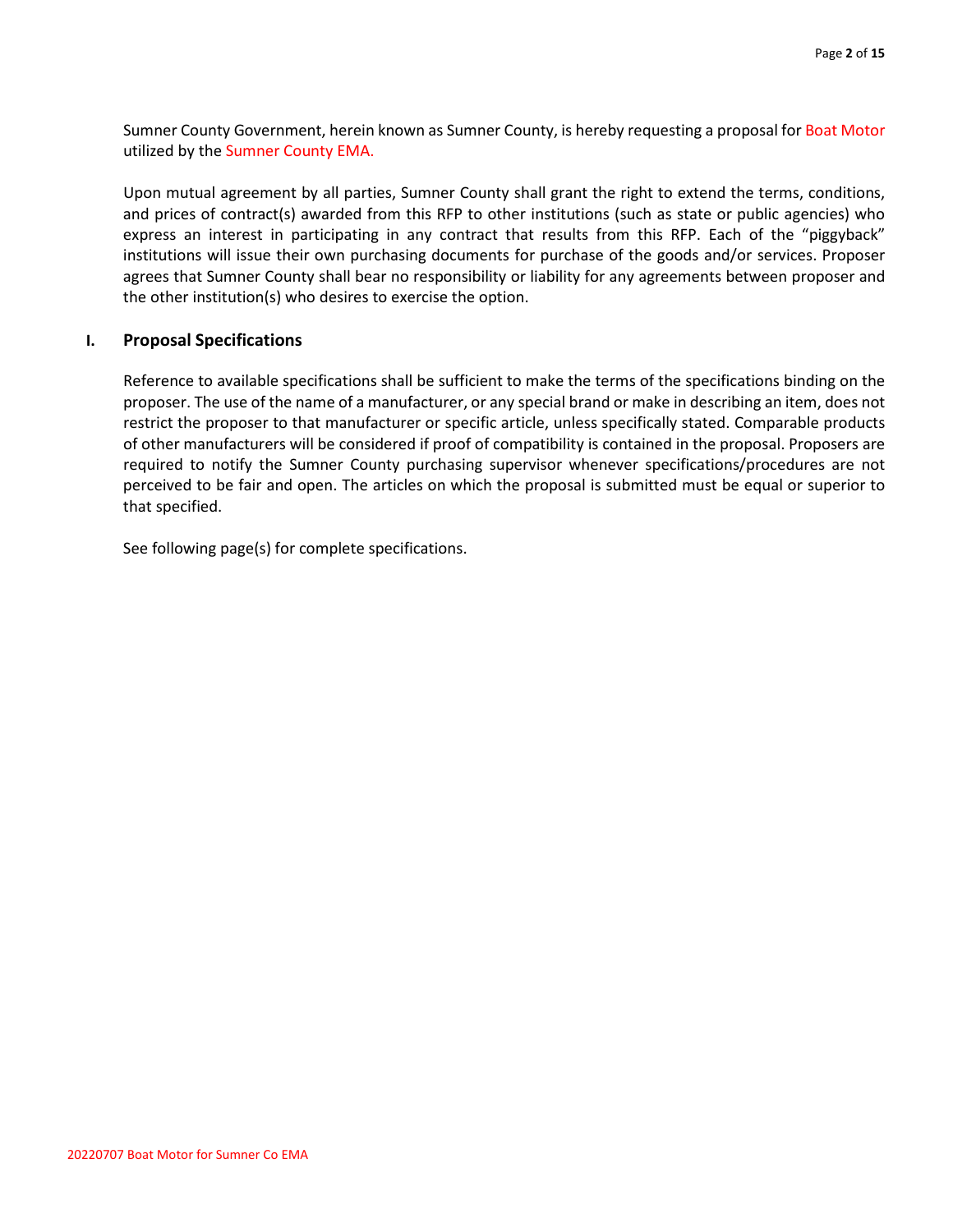# Request For Proposal

# New Outboard Boat Motor

Sumner County is requesting sealed bids for one new Outboard Boat Motor. Must be in stock, ready for delivery.

# Specifications

| HP:                                | 250                |  |
|------------------------------------|--------------------|--|
| <b>Cylinder Configuration: V-6</b> |                    |  |
| Alternator:                        | 60-70 Amp          |  |
| <b>Fuel Induction:</b>             | <b>EFI or DFI</b>  |  |
| Weight:                            | Not to exceed 567# |  |
| Cooling:                           | Water Cooled       |  |
| <b>Power Trim</b>                  |                    |  |
| 25" Shaft                          |                    |  |

# Rigging (Optional)

# 2005 Triton 2200 Center Console Boat

Throttle & Shift cables Binnacle controls Ignition switch harness Stainless Steel Propeller with correct Pitch and Diameter Gauge adapter harness De-rig and Re-rig labor

Steering Cables (If required)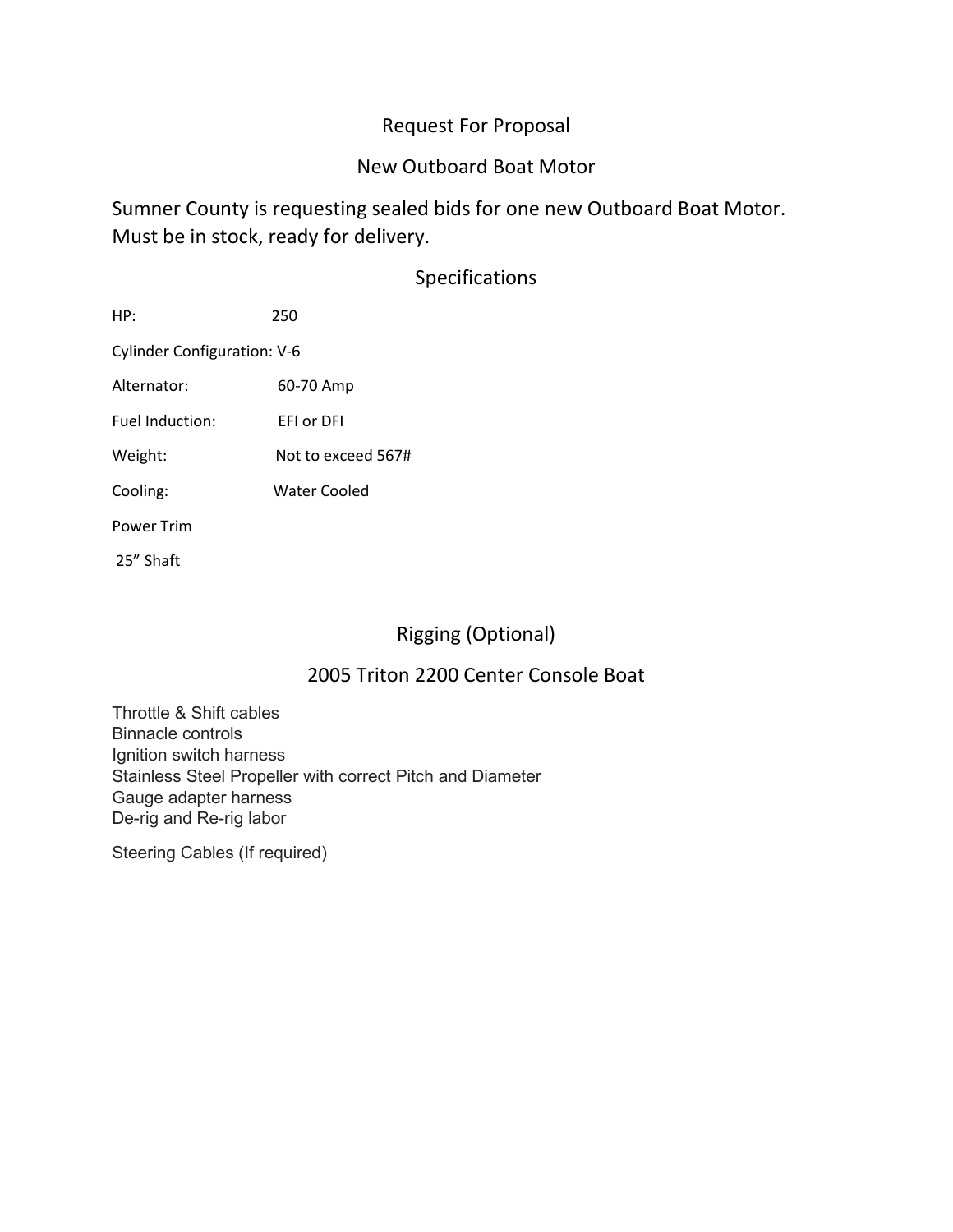## **Proposal Package**

The sealed proposal package must include all the following, when applicable. Any sealed proposal may be rejected as a non-conforming proposal if any applicable item is missing.

- Two complete copies of the proposal or one sealed copy of the proposal along with a flash drive
- Evidence of a valid State of Tennessee business license and/or Sumner County business license, if applicable. If vendor does not have current license, one must be provided within ten business days of award notification.
- Evidence of compliance with the Sumner County insurance requirements, if work is performed on Sumner County property (see section IV)
- RFP Sheet/ Contact Information/ Certification by Vendor *(Attachment 1)*
- Signed and completed Statement of Non-Collusion *(Attachment 2)*
- Drug-Free Workplace Affidavit *(Attachment 3)* Evidence of a company's safety program and, if supported, a drug testing program
- If proposal is in excess of \$25,000, a Certification Regarding Debarment, Suspension, and Other Responsibility Matters *(Attachment 4)* must be completed
- Attestation Re Personnel *(Attachment 5)* must be completed
- References *(Attachment 6)* must be completed if applicable
- Properly completed Internal Revenue Service (IRS) Form W-9

The package containing the proposal must be sealed and clearly marked on the outside of the package as follows:

# **Vendor Name/Contact Email Address 20220707 BOAT MOTOR FOR SUMNER CO EMA DO NOT OPEN**

Sealed proposals must be physically received by **July 7, 2022 @ 10 AM CST**. Proposals received after that time will be deemed invalid. Sumner County is not responsible for delivery from any carriers. Vendors mailing proposal packages must allow sufficient time to ensure receipt of the package by the time specified. Sumner County shall not accept proposals via electronic transmission such as email, fax, etc. There will be no exceptions. Proposals will be opened and read aloud on **July 7, 2022 @ 10 AM CST** at the address indicated below.

Proposals may be hand delivered or mailed to the following address.

Sumner County Government Attn: Purchasing Supervisor 355 N Belvedere Drive, Room 302 Gallatin, TN 37066

Vendors must guarantee that all information included in the proposal will remain valid for a period of at least 90 days from the date of proposal opening to allow for evaluation of all proposals.

Samples of items, when called for, must be furnished free of expense and, if not destroyed, will, upon proposer's request within ten days of RFP opening, be returned at the proposer's expense. Each sample must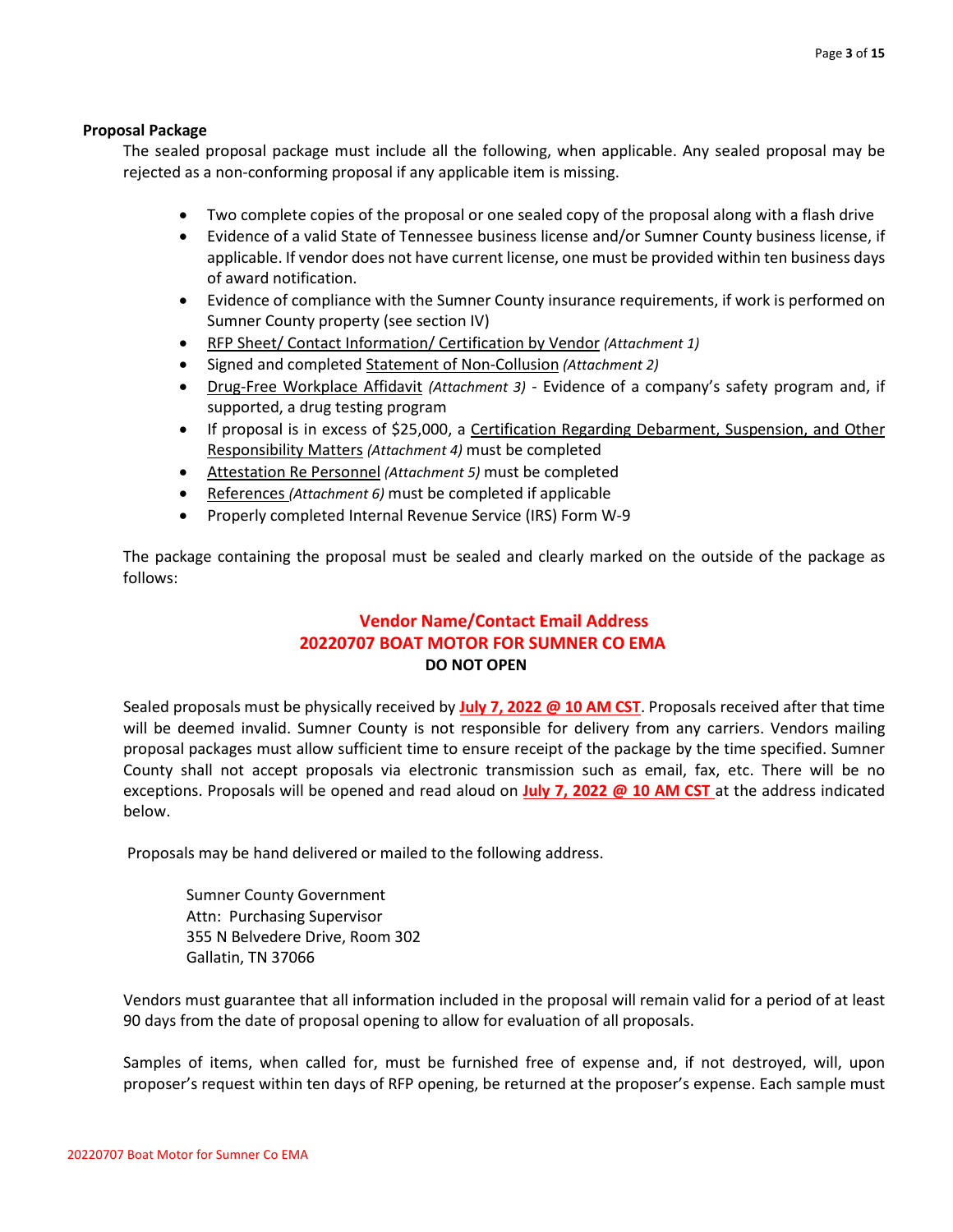be labeled with the proposer's name, manufacturer's brand name and number, RFP number, and item reference.

Sumner County is not responsible for any costs incurred by any vendor pursuant to the RFP. The vendor shall be responsible for all costs incurred in connection with the preparation and submission of its proposal.

# **II. Instructions for Proposal**

# A. Responses

- 1. Proposal must include point-by-point responses to the RFP.
- 2. No erasures or white-out permitted. Errors may be crossed out and corrections printed in ink or typewritten adjacent to the error and must be initialed in ink by person signing the proposal.
- 3. The number of calendar days in which delivery is to be made after the receipt of the order shall be stated in the RFP and may be a factor in making an award, price notwithstanding. If no delivery time is stated in the proposal, proposer agrees that the delivery is to be made within ten business days of order.
- 4. Transportation and delivery charges should be included in the price and be fully prepaid by the vendor to the destination specified in the RFP. Proposal prices shall include delivery of all items F.O.B. destination.
- 5. New materials and supplies must be delivered unless otherwise specifically called for in the RFP.
- 6. Payment terms must be specified in the proposal, including any discount for early payment. Partial payments will not be approved unless justification for such payment can be shown. Terms will be NET 30 days. Payment will not be made until the conditions and specifications of the RFP are inspected and approved as conforming by persons appointed by Sumner County.
- 7. Proposal must include a list of exceptions to the specifications, if any.
- 8. Proposal must include the legal name of the vendor and must be signed by a person legally authorized to bind the vendor to a contract.
- 9. Other than bonding requirements and business license, any and all proposal requirements must be met prior to submission. Bonding and business license requirements must be met before Sumner County signs contract.
- 10. The proposer understands and accepts the non-appropriation of funds provision of Sumner County.
- 11. If noted in the section "proposal specifications" or if later requested, the proposer will be required to provide a reference list of clients.
- 12. Sumner County is tax exempt. Vendor shall not include taxes in proposal. Vendors making improvements or additions to or performing repair work on real property for Sumner County are liable for any applicable sales or use tax on tangible personal property used in connection with the contract or furnished to vendors by the state for use under the contract.
- B. Vendors
	- 1. All vendors are required to have a current IRS Form W-9 on file with Sumner County. It can be obtained from the Internal Revenue Service's website a[t www.irs.gov.](http://www.irs.gov/)
	- 2. To comply with the Tennessee Lawful Employment Act (50-1-702 and 50-1-703), non-employees (individuals hired as independent contractors) must have on file any one of the following documents:
		- Valid Tennessee driver's license or photo identification issued by department of safety
		- Valid driver's license or photo identification from another state where the license requirements are at least as strict as those in Tennessee
		- U.S. birth certificate
		- Valid U.S. passport
		- U.S. certificate of birth abroad (DS-1350 or FS-545)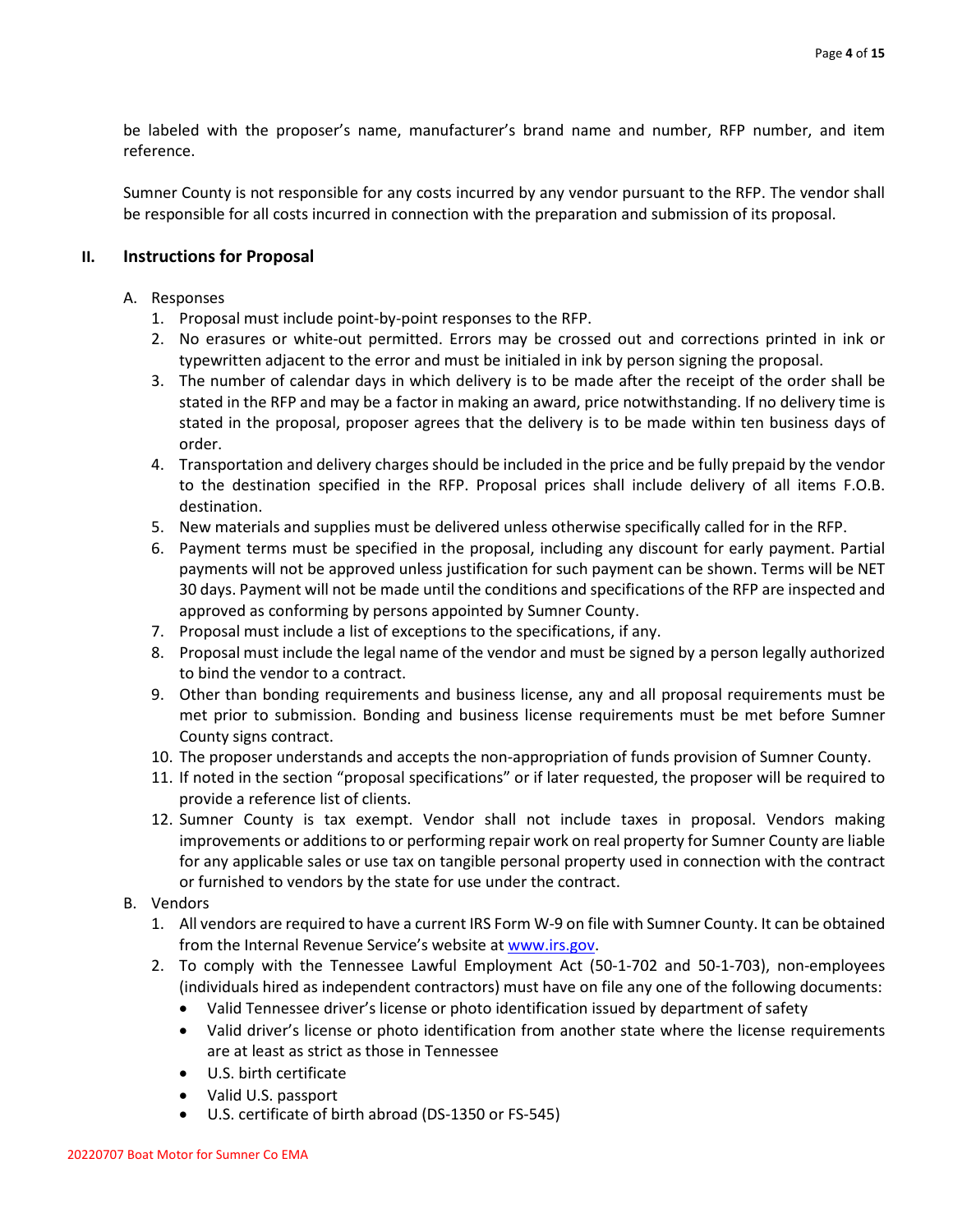- Report of birth abroad of a U.S. citizen (FS-240)
- Certificate of citizenship (N560 OR N561)
- Certificate of naturalization (N550, N570, or N578)
- U.S. citizen identification card (I-197 or I-179)
- Valid alien registration documentation or proof of current immigration registration recognized by the United States Department of Homeland Security that contains the individual's complete legal name and current alien admission number or alien file number (or numbers if the individual has more than one number).
- 3. If required, a Tennessee business license must be on file in the finance department. Evidence of the license must be provided within ten business days following notification of award. Otherwise, Sumner County may rescind its acceptance of the proposal.

### **III. Insurance Requirements and Liability**

Each respondent to the RFP who may have employees, contractors, or agents working on Sumner County properties shall provide copies of current certificates for general and professional liability insurance and for workers' compensation at least which meet state standards. The owner or principal must also be insured by workers' compensation if they will be performing any of the services on Sumner County properties. There will be no exceptions to the insurance requirement. Proposer must indemnify and hold Sumner County harmless against any claim which might be filed against it. Proposer also understands that the evidence of required insurance must be submitted within ten business days, unless specified otherwise under RFP specifications, following notification of award; otherwise, Sumner County may rescind its acceptance of the proposal.

The vendor shall indemnify Sumner County against liability for any suits, actions, or claims of any character arising from or relating to the performance under this contract by the vendor or its subcontractors.

Sumner County has no obligation for the payment of any judgment, or the settlement of any claim made against the vendor or its subcontractors as a result of obligations under this contract.

#### **IV. Clarification and Interpretation of RFP**

The words "must" and "shall" in this RFP indicate mandatory requirements. Taking exception to any mandatory requirement shall be grounds for rejection of the proposal. There are other requirements Sumner County considers important but not mandatory. It is important to respond in a concise manner to each section of this document and submit an itemized list of all exceptions.

Any alterations to the document made by the proposer may be grounds for rejection of proposal, cancellation of any subsequent award or any other legal remedies available to Sumner County.

In the event that any interested vendor finds any part of the listed specifications, terms, or conditions to be discrepant, incomplete, or otherwise questionable in any respect, it shall be the responsibility of the concerned party to immediately notify Sumner County, via email at purchasing@sumnercountytn.gov, of such matters.

All questions, including any follow up questions, must be received by June 29, 2022. All inquiries to proposals will be posted on the Sumner County website a[t www.sumnercountytn.gov](http://www.sumnercountytn.gov/) under "Request for Proposal (RFP)" a minimum of 5 days before the proposal "deadline".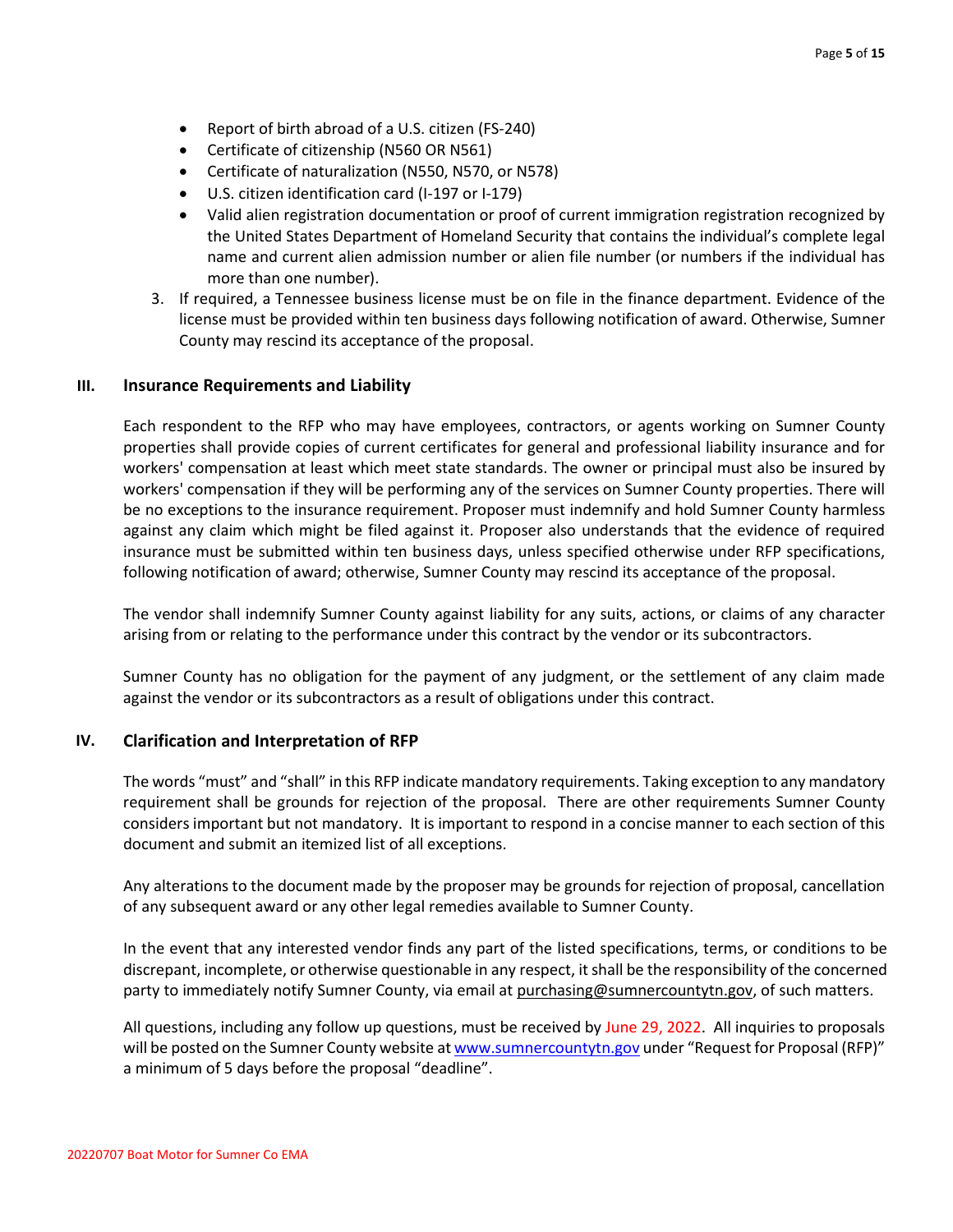Unauthorized contact regarding this RFP with employees or officials of Sumner County other than persons named below may result in disqualification from this procurement process.

Interested parties must direct all communication regarding this RFP through email to the following persons (please copy both on any email):

| <b>RFP Procedures:</b>         | <b>RFP Specifications:</b> |
|--------------------------------|----------------------------|
| Mindy Currey                   | <b>Ken Weidner</b>         |
| Purchasing/Payroll Clerk       | 615-714-4258               |
| 355 N. Belvedere Drive, RM 302 | kweidner@sumnerema.org     |
| Gallatin, TN 37066             |                            |
| mcurrey@sumnercountytn.gov     |                            |

#### **V. Bonding Requirements**

For any construction contracts, contractor shall first execute a good and solvent bond before the contract can be awarded. The bond shall be for no less than twenty-five percent of the contract price on all contracts in excess of \$100,000.

### **VI. Withdrawal or Modification of Proposal**

Proposals may be withdrawn at any time for any reason. A withdrawn proposal may be resubmitted up to the time designated for the receipt of proposals provided it fully conforms to the same general terms and requirements.

### **VII. Procedures for Evaluating Proposals and Awarding Contract**

In comparing the proposals to this RFP and making awards, Sumner County may consider such factors as the quality and thoroughness of a proposal, the record of experience, the references of the respondents, and the integrity, performance, and assurances in the proposal in addition to that of the proposal price. Sumner County reserves the right to ask questions of the proposer for clarification of proposal.

- Proposals will be examined for compliance with all requirements set forth herein.
- Proposals that do not comply shall be rejected without further evaluation.
- Proposals will be subjected to a technical analysis and evaluation.

### **VIII. Awarding of or Right to Seek a New Proposal**

Sumner County reserves the right to accept or reject any and all proposals for any reason.Proposals will be awarded to the best overall respondent as determined by that which is in the best interests of Sumner County.

In case of vendor default, Sumner County may procure the articles or services from other sources and hold the defaulting vendor responsible for any resulting cost. If the awarded vendor violates any terms of their proposal, the contract, Sumner County policy, or any law, they may be disqualified from proposing for a period of two years for minor violations or longer for major violations. Proposals from disqualified proposers will not be accepted during the period of disqualification.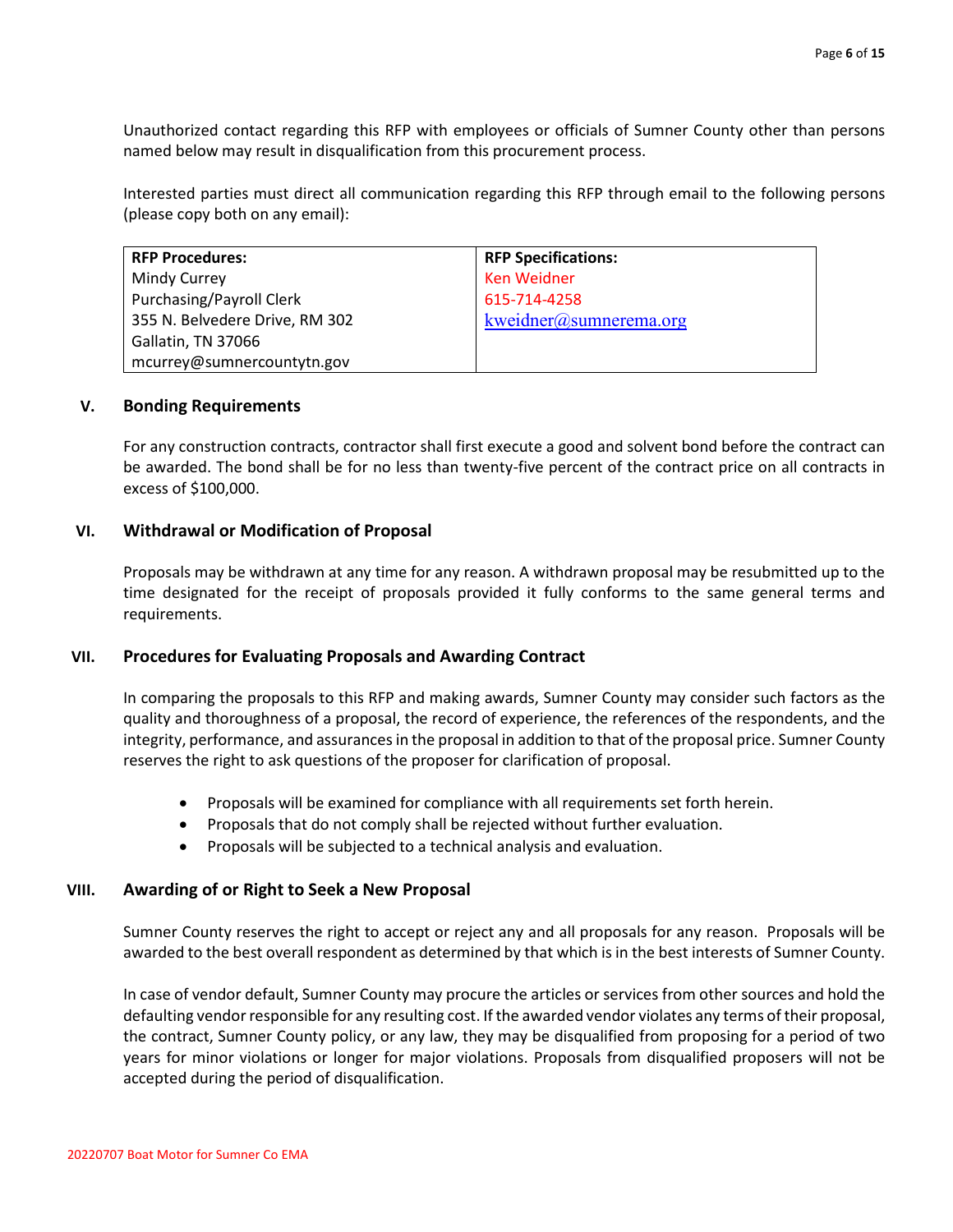## **IX. Open Records**

After a proposal is awarded, all proposals will be subject to the Tennessee Open Records Act and will be available to the public upon written request. Instructions can be found under the law director's tab on the Sumner County website [\(www.sumnercountytn.gov\)](http://www.sumnercountytn.gov/). Summary information on proposals submitted will be posted on the Sumner County Finance website under the "Purchasing" tab.

### **X. Assignment**

Neither the vendor nor Sumner County may assign this agreement without prior written consent of the other party.

### **XI. Inspection of Purchases**

Articles received which are not equivalent will not be accepted. Vendor will be responsible for return of items. Sumner County shall have a reasonable period in which to inspect and accept or reject materials without liability. If necessity requires Sumner County to use nonconforming materials, an appropriate reduction in payment may be made.

### **XII. Invoicing**

Invoices are to be submitted to:

Sumner County EMA Attn: Carla Miller 255 Airport Rd. Gallatin, TN 37066

The vendor must provide an invoice(s) detailing the payment terms, the amount(s) due, and the due date. All invoices shall indicate any prepayment discounts.

#### **XIII. Contract Nullification**

Sumner County may nullify the contract at any time if, in the judgment of Sumner County, the vendor(s) has failed to comply with the terms of the agreement. In the event of nullification, any payment due in arrears will be made to the vendor(s), but no further sums shall be owed to the vendor(s). The agreement between Sumner County and the vendor (s) is contingent upon an approved annual budget allotment, and it is subject, with thirty days notification, to restrictions or cancellation if budget adjustments are deemed necessary by Sumner County.

### **XIV. Applicable Law**

Sumner County is an equal opportunity employer. Sumner County does not discriminate towards any individual or business based on race, sex, color, age, religion, national origin, disability, or veteran status.

The successful vendor agrees he/she shall comply with all local, state, and federal laws, rules, and regulations including, but not limited to, the Rehabilitation Act of 1973 and the Americans with Disabilities Act.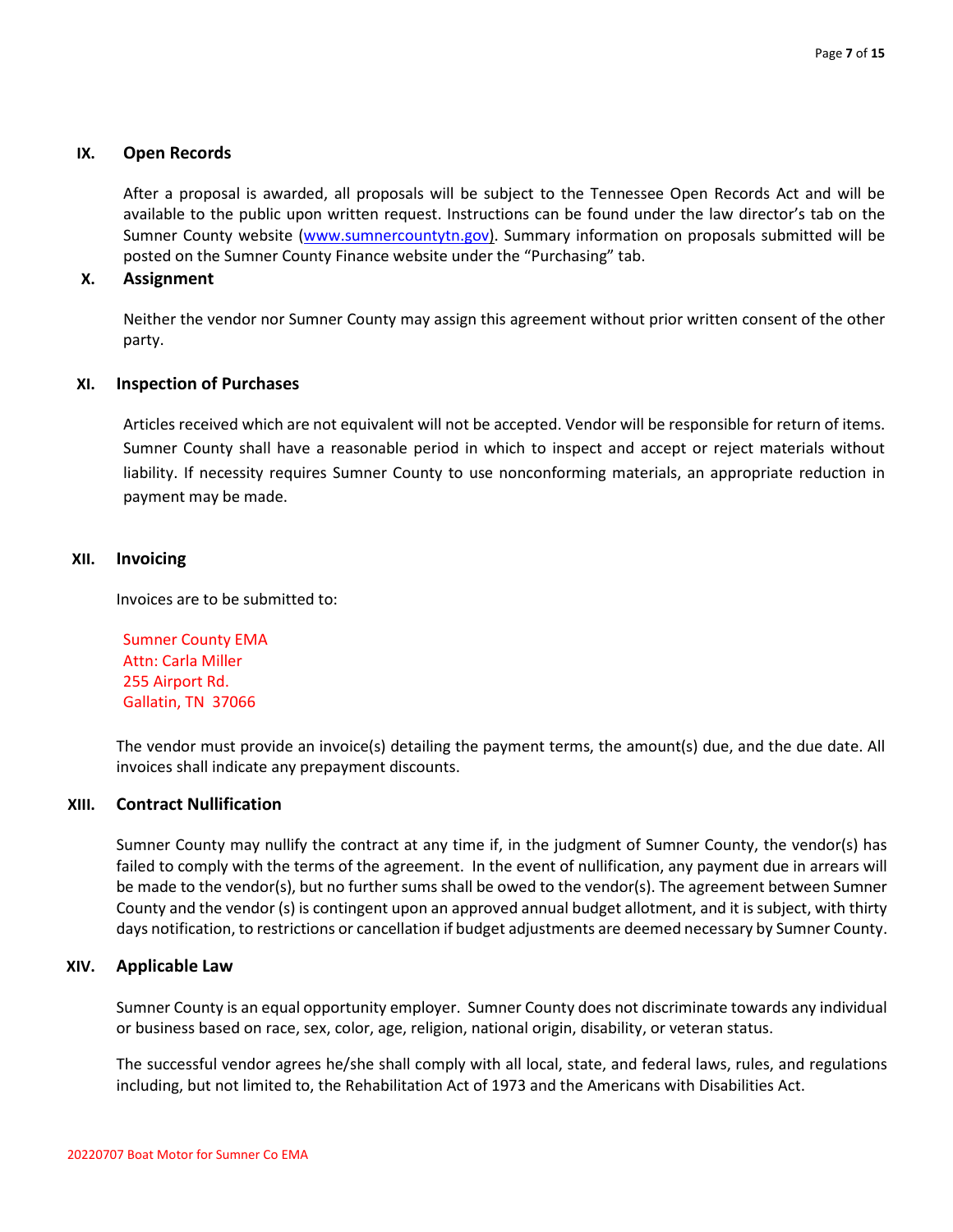In the event any claims should arise with regard to this contract for a violation of any such local, state, or federal laws, rules, or regulations, the provider will indemnify and hold Sumner County harmless for any damages, including court costs or attorney fees, which might be incurred.

Any contract will be interpreted under the laws of the State of Tennessee.

Sumner County does not enter contracts that provide for mediation or arbitration.

Any action arising from any contract made from these specifications shall be brought in the state courts in Sumner County, Tennessee or in the United States Federal District Court for the Middle District of Tennessee.

Additionally, it is a violation of state statutes to purchase materials, supplies, services, or any other item from a vendor that is a commissioner, official, employee, or board member that has any financial or beneficial interest in such transaction.

#### **XV. Data Privacy and Security**

Personal information (PI) includes but is not limited to that information protected by HIPAA, the HITECH Act, or Gramm-Leach-Bliley or such information which would allow a third party to gain access to the personal, medical, or financial records of any party. Vendor represents and warrants that its collection, access, use, storage, disposal, and disclosure of PI complies with all applicable federal and state privacy and data protection laws. Vendor represents and warrants that vendor will maintain compliance with SSAE16 standard and shall undertake any audits and risk assessments vendor deems necessary to maintain compliance with SSAE16. Vendor shall provide Sumner County with the name and contact information for an employee of vendor who shall serve as Sumner County's primary security contact and shall be available to assist customer in a timely manner, as a contact in resolving obligations associated with any security incident in which it is reasonably suspected that there has been a breach of information security. Vendor shall mitigate or resolve any security incident at vendor's expense and in accordance with application privacy rights, laws, regulations, and standards. Vendor shall reimburse Sumner County for actual costs incurred by Sumner County in responding to and mitigating damages caused by any security incident, including all costs of notice and/or remediation incurred under applicable law as a result of the security incident.

#### **XVI. Iran Divestment Act**

By submission of this proposal, each proposer and each person signing on behalf of any proposer, and in the case of a joint proposal, each party thereto, certifies as to its own organization, under penalty of perjury, that to the best of its knowledge and belief that each proposer is not on the list created pursuant to T.C.A. § 12-12- 106.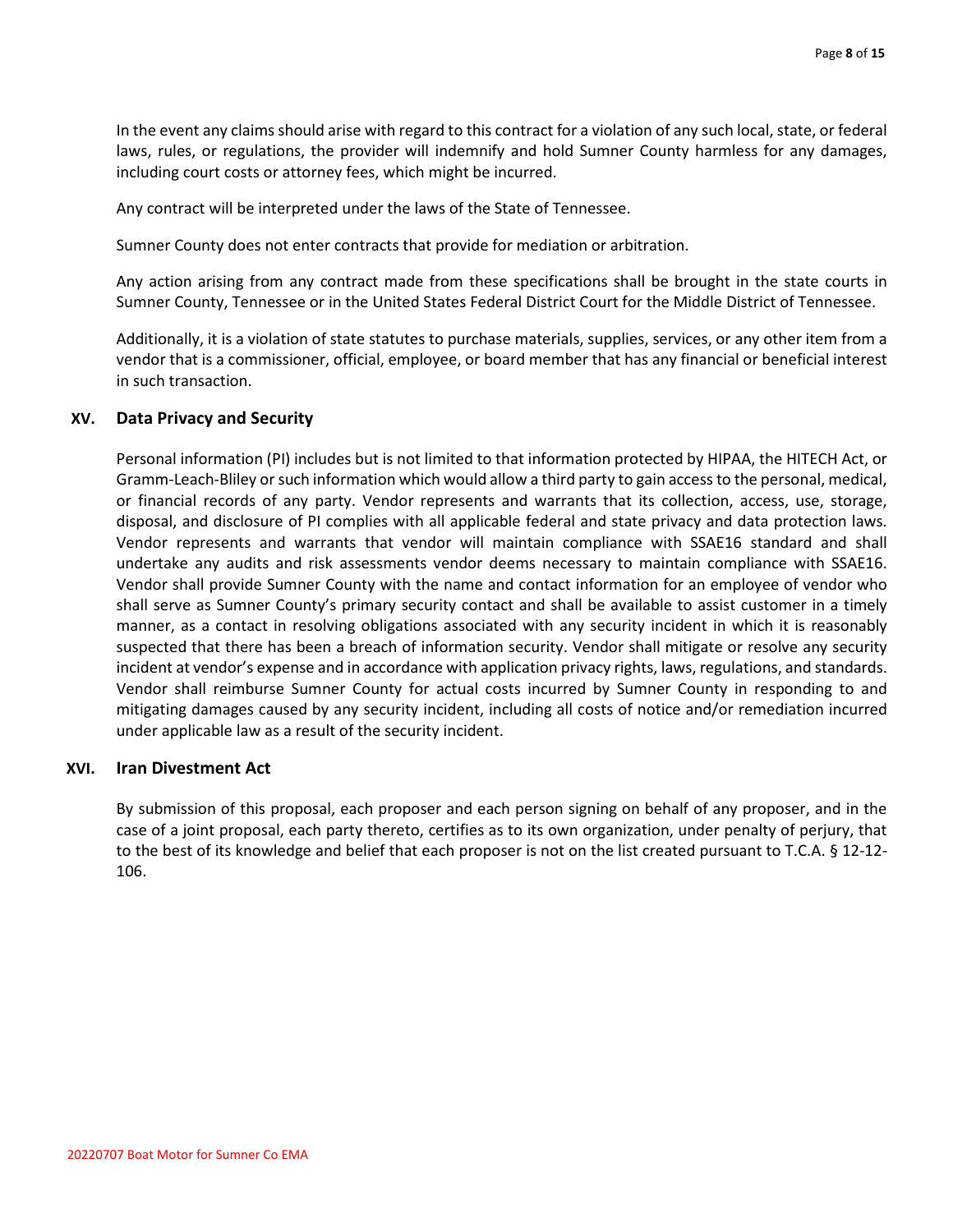| ATTACHMENT 1 - RFP Sheet/Contact Information/Certification by Vendor |
|----------------------------------------------------------------------|
|----------------------------------------------------------------------|

Sumner County Government 355 N Belvedere Drive, Room 302, Gallatin, TN 37066

| <b>Company Legal Name:</b>                                                                                                                                                                                                 |                                                                  | <u> 1989 - Johann John Stoff, deutscher Stoffen und der Stoffen und der Stoffen und der Stoffen und der Stoffen u</u> |                                                                                                                             |
|----------------------------------------------------------------------------------------------------------------------------------------------------------------------------------------------------------------------------|------------------------------------------------------------------|-----------------------------------------------------------------------------------------------------------------------|-----------------------------------------------------------------------------------------------------------------------------|
| <b>Company Official Address:</b>                                                                                                                                                                                           |                                                                  |                                                                                                                       |                                                                                                                             |
|                                                                                                                                                                                                                            |                                                                  |                                                                                                                       |                                                                                                                             |
| Company Website:                                                                                                                                                                                                           |                                                                  | <u> 1989 - Johann Stoff, amerikansk politiker (d. 1989)</u>                                                           |                                                                                                                             |
| Company Phone:                                                                                                                                                                                                             |                                                                  |                                                                                                                       |                                                                                                                             |
| Date:                                                                                                                                                                                                                      | <b>Example 2 Proposal Valid Thru Date:</b>                       |                                                                                                                       |                                                                                                                             |
| Proposal Number/Title: 20220707 Boat Motor for Sumner Co EMA<br>Deadline:<br>July 7, 2022 @10 AM CST<br>Fill out, if applicable (for multiple years) $\Box$ check box if price list is attached<br><b>Proposal Amount:</b> |                                                                  |                                                                                                                       |                                                                                                                             |
|                                                                                                                                                                                                                            | Year                                                             | Amount                                                                                                                |                                                                                                                             |
|                                                                                                                                                                                                                            |                                                                  |                                                                                                                       |                                                                                                                             |
|                                                                                                                                                                                                                            |                                                                  | <u> 1989 - Johann John Harry Harry Harry Harry Harry Harry Harry Harry Harry Harry Harry Harry Harry Harry Harry</u>  |                                                                                                                             |
| Contact person for project administration:                                                                                                                                                                                 |                                                                  |                                                                                                                       |                                                                                                                             |
| Name:                                                                                                                                                                                                                      |                                                                  |                                                                                                                       |                                                                                                                             |
| Email:                                                                                                                                                                                                                     |                                                                  |                                                                                                                       |                                                                                                                             |
| <b>Certification by Vendor:</b>                                                                                                                                                                                            |                                                                  |                                                                                                                       |                                                                                                                             |
|                                                                                                                                                                                                                            | legally bind vendor to these terms, conditions, and obligations. |                                                                                                                       | I, the undersigned, certify that on behalf of vendor, I am authorized to attest and obligate the above certification and to |

Authorized Company Representative Name and Title (printed)

Authorized Company Representative (signature)

 $\overline{\phantom{a}}$ 

Date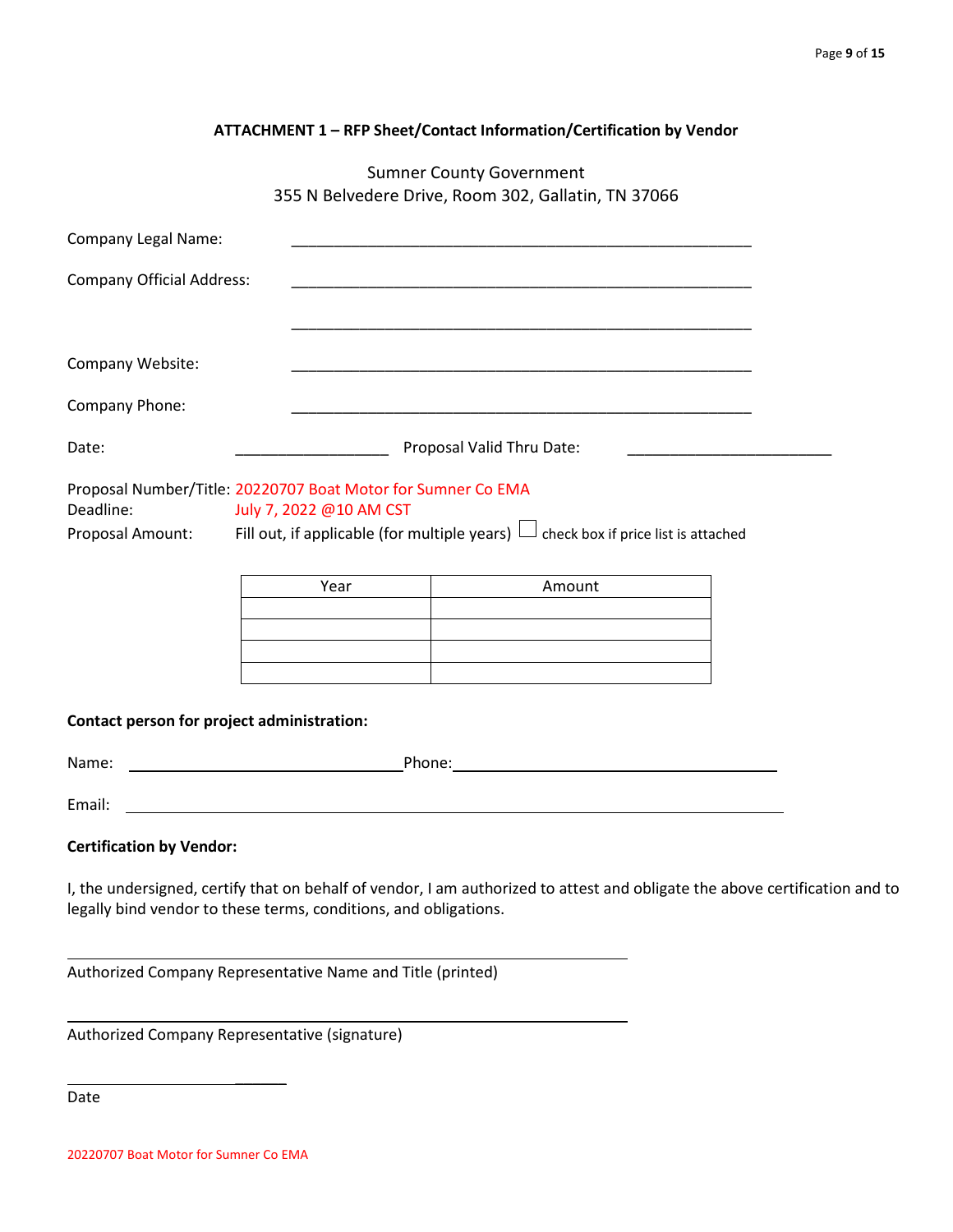## **ATTACHMENT 2 – Statement of Non-Collusion**

The undersigned affirms they are duly authorized to execute this contract. This company, corporation, firm, partnership or individual has not prepared this proposal in collusion with any other respondent. The contents of this proposal as to prices, terms, or conditions of said proposal have not been communicated by the undersigned nor by any employee or agent to any other person engaged in this type of business prior to the official opening of this proposal.

| Company: |                                                            |  |
|----------|------------------------------------------------------------|--|
| Address: |                                                            |  |
| Phone:   |                                                            |  |
|          | Authorized Company Representative Name and Title (printed) |  |
|          | Authorized Company Representative (signature)              |  |

Date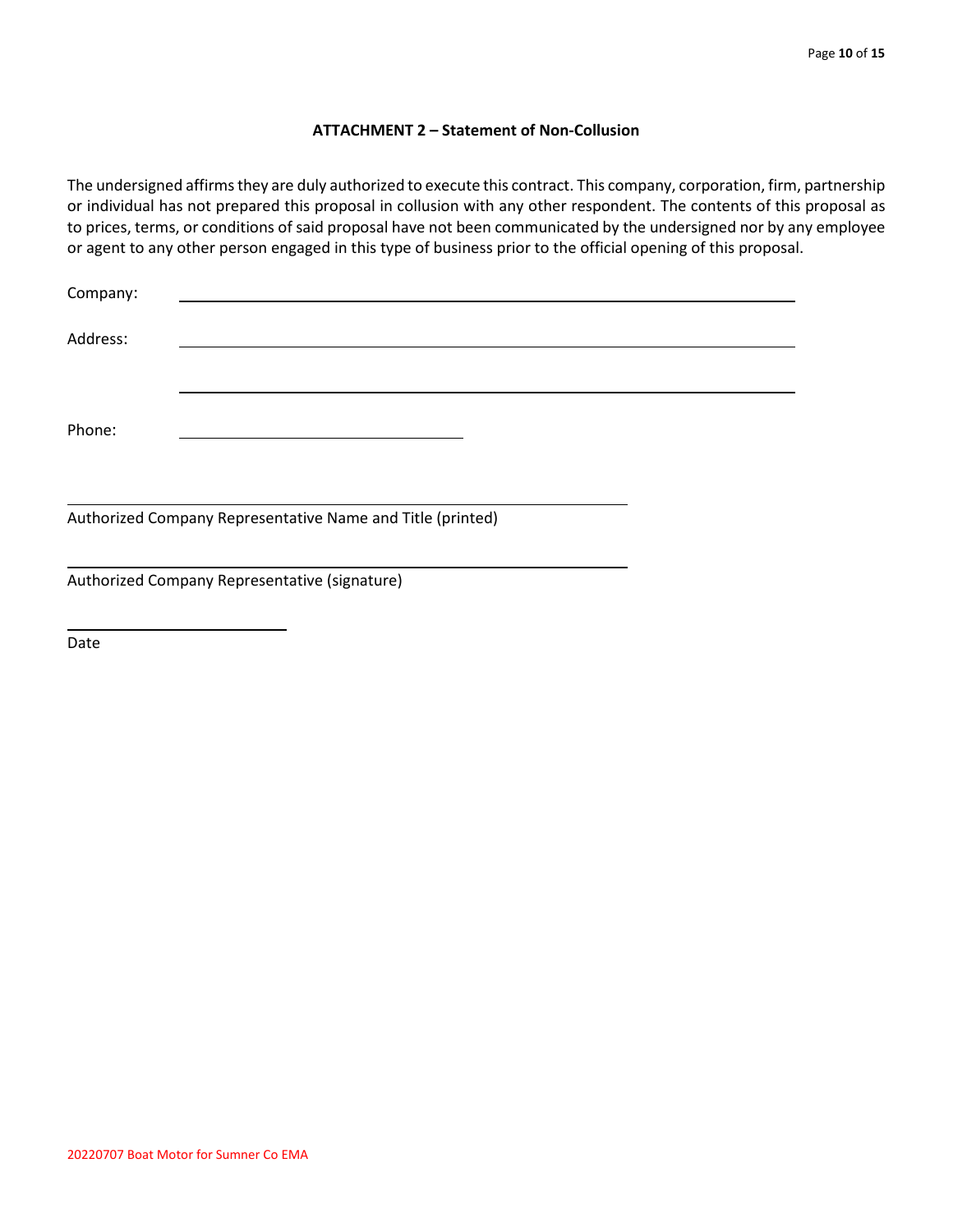# **ATTACHMENT 3 – Drug Free Workplace**

The Sumner County Government is committed to maintaining a safe and productive work environment for its employees and to providing high quality service to its citizens. The goal of this policy is for Sumner County employees and vendors to remain, or become and remain, drug-free. Abuse of and dependency on alcohol and/or drugs can seriously affect the health of employees, vendors, and citizens, can jeopardize personal safety, can impact the safety of others, and can impair job performance.

Drug-Free Workplace Act of 1988 – Sumner County Government is governed by the Drug-Free Workplace Act of 1988 (Pub. L. 100-690, Title V, Subtitle D).

Omnibus Transportation Employee Testing Act of 1991 – Sumner County Government is governed by the Omnibus Transportation Employee Testing Act of 1991 (Pub. L. 102-143, Title V).

Right to an Alcohol and Drug-Free Workplace - Employees have the right to work in an alcohol and drug-free environment and to work with persons free from the effects of alcohol and/or drugs.

Required Alcohol and Drug Tests - Alcohol and drug testing for safety sensitive employees shall be in accordance with the provisions contained in the Sumner County Alcohol and Drug Policy adopted by departments which have safety sensitive positions.

Contracts – Any vendors providing goods or services to Sumner County Government must comply with all state and federal drug free workplace laws, rules and regulations and so certify this compliance by completion of the DRUG-FREE WORKPLACE AFFIDAVIT *(Attachment 3, page 2)*.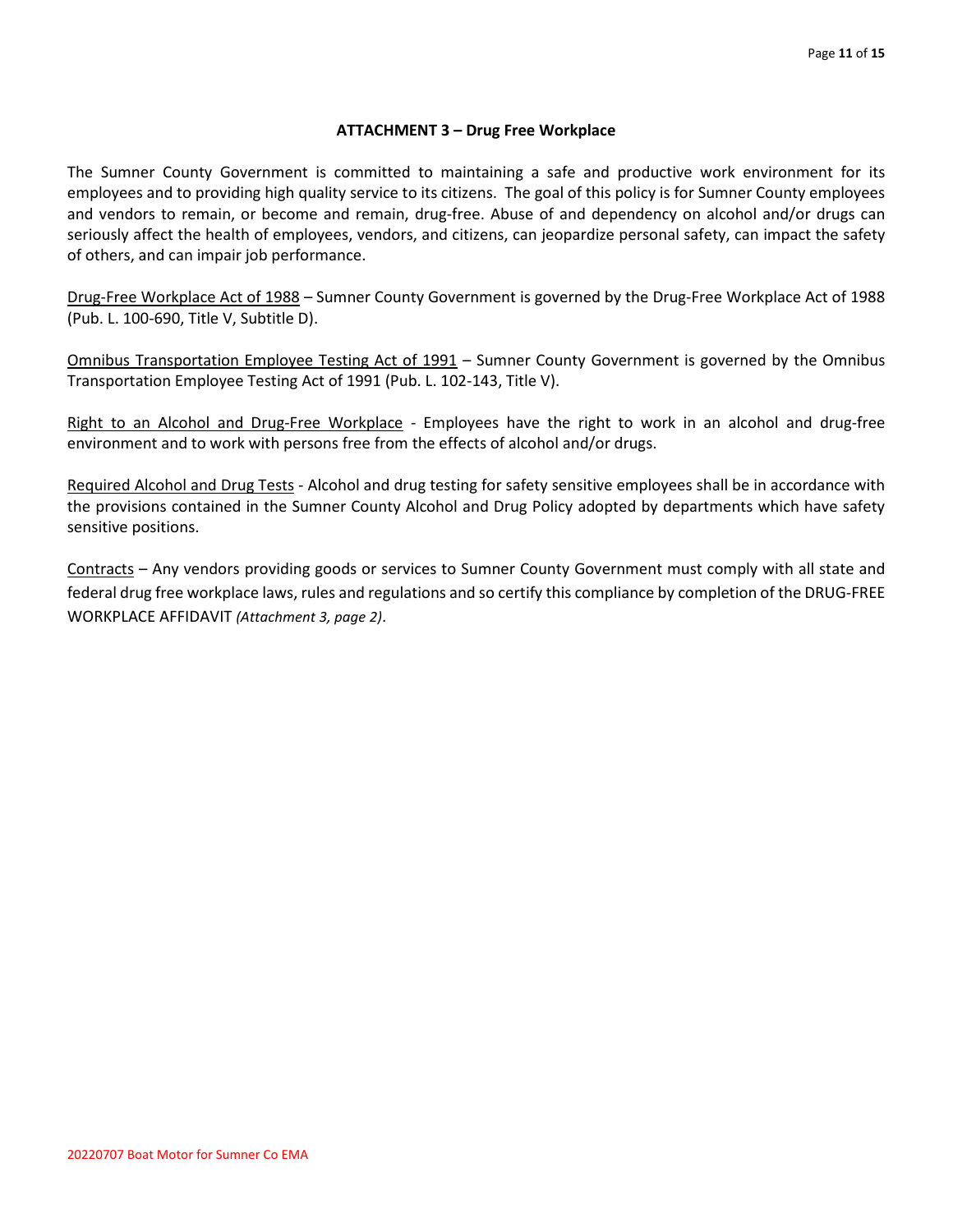# **ATTACHMENT 3 (page 2) – Drug Free Workplace Affidavit**

STATE OF

COUNTY OF

The undersigned, principal officer of *and a matter of the state of five or more* , an employer of five or more employees contracting with Sumner County Government to provide goods or services, hereby states under oath as follows:

- 1. The undersigned is a principal officer of (hereinafter referred to as the "company") and is duly authorized to execute this affidavit on behalf of the company.
- 2. The company submits this affidavit on behalf of the company.
- 3. The company is in compliance with all state and federal laws, rules, and regulations requiring a drug-free workplace program.

Further affiant saith not.

Principal Officer (printed)

Principal Officer (signature)

STATE OF

COUNTY OF

Before me personally appeared , with whom I am personally acquainted (or proved to me based on satisfactory evidence) and who acknowledged that such person executed the foregoing affidavit for the purposes therein contained.

| Witness my hand and seal at the office this | dav of |  |
|---------------------------------------------|--------|--|
|---------------------------------------------|--------|--|

Notary Public

My commission expires: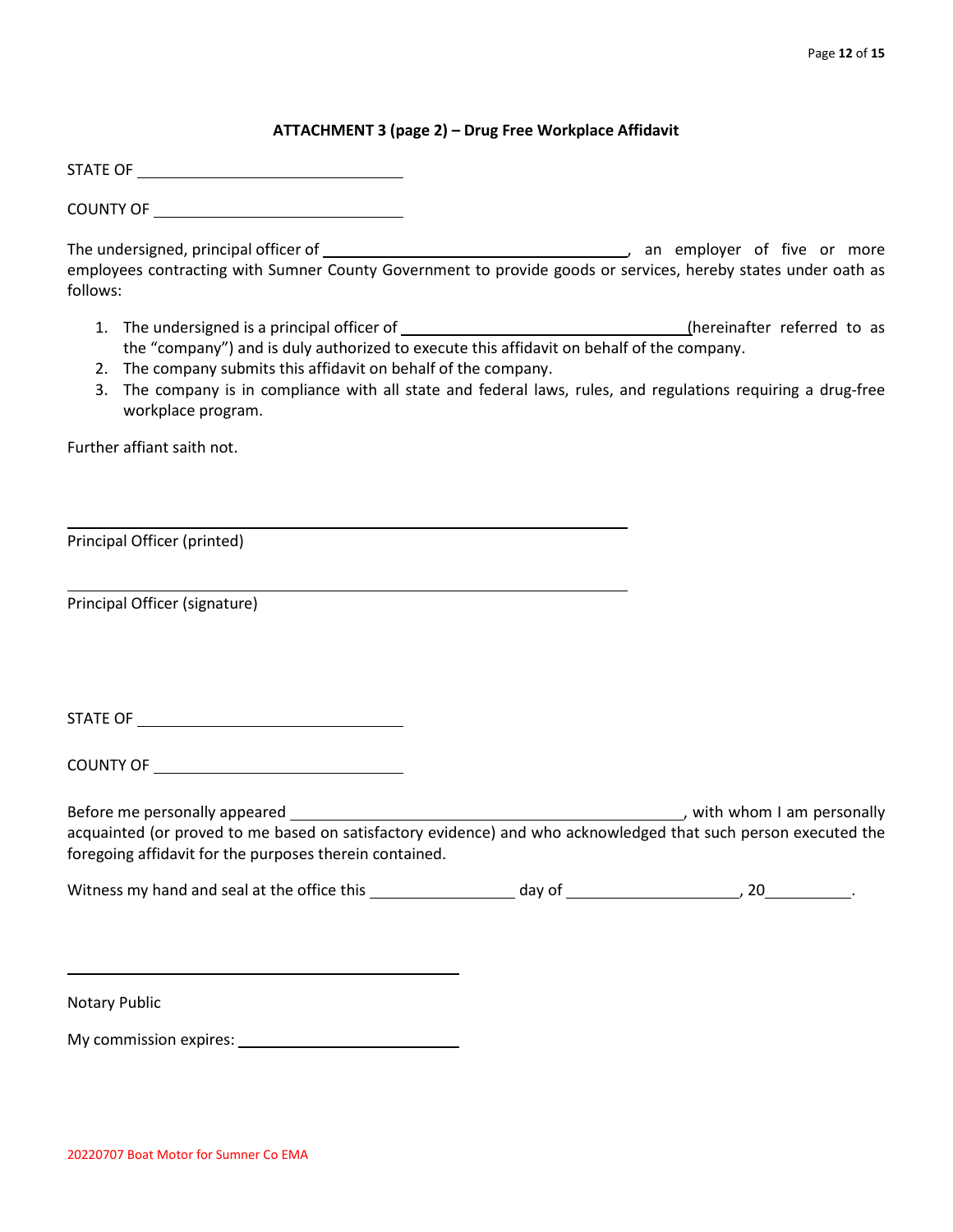# **ATTACHMENT 4 – Certification Regarding Debarment, Suspension, and Other Responsibility Matters**

The prospective participant certifies, to the best of its knowledge and belief, that it and its principals:

- 1. Are not presently debarred, suspended, proposed for debarment, declared ineligible or voluntarily excluded from participation in transactions under federal non-procurement programs by any federal department or agency.
- 2. Have not, within the three-year period preceding the proposal, had one or more public transactions (federal, state, or local) terminated for cause or default; and
- 3. Are not presently indicted or otherwise criminally or civilly charged by a government entity (federal, state, or local) and have not, within the three-year period preceding the proposal, been convicted, or had a civil judgement rendered against it
	- For the commission of fraud or a criminal offense in connection with obtaining, attempting to obtain, or performing a public transaction (federal, state, or local) or a procurement contract under such a public transaction.
	- For the violation of federal or state antitrust statutes, including those proscribing price fixing between competitors, the allocation of customers between competitors, or proposal rigging; or
	- For the commission of embezzlement, theft, forgery, bribery, falsification, or destruction of records, making false statements, or receiving stolen property.

I understand that a false statement on this certification may be grounds for rejection of this proposal or termination of the award. In addition, under 18 U.S.C. § 1001, a false statement may result in a fine of up to \$10,000 or imprisonment for up to five years, or both.

Company Legal Name

Authorized Company Representative Name and Title (printed)

Authorized Company Representative (signature)

 $\overline{\phantom{a}}$ 

Date

\_\_\_\_\_ I am unable to certify to the above statement. Attached is my explanation.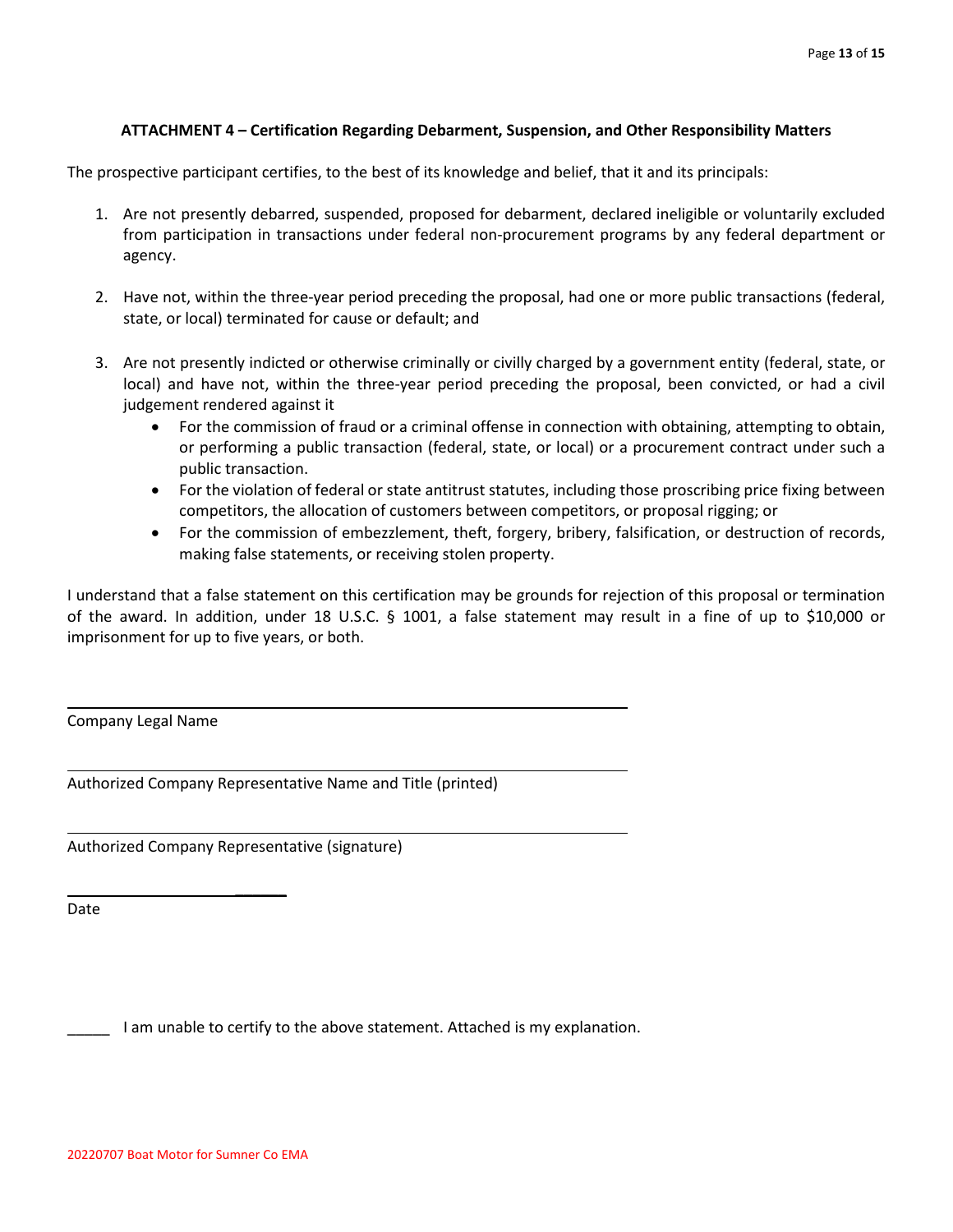## **ATTACHMENT 5 – Attestation Re Personnel**

# **ATTESTATION RE PERSONNEL USED IN CONTRACT PERFORMANCE**

| Company Legal Name:                                                    |  |
|------------------------------------------------------------------------|--|
| Federal Employer Identification Number (or<br>Social Security Number): |  |

The contractor, identified above, does hereby attest, certify, warrant, and assure that the contractor shall not knowingly utilize the services of an illegal immigrant in the performance of this contract and shall not knowingly utilize the services of any subcontractor who will utilize the services of an illegal immigrant in the performance of this contract.

Authorized Company Representative Name and Title (printed)

Authorized Company Representative (signature)

 $\overline{\phantom{a}}$ 

Date